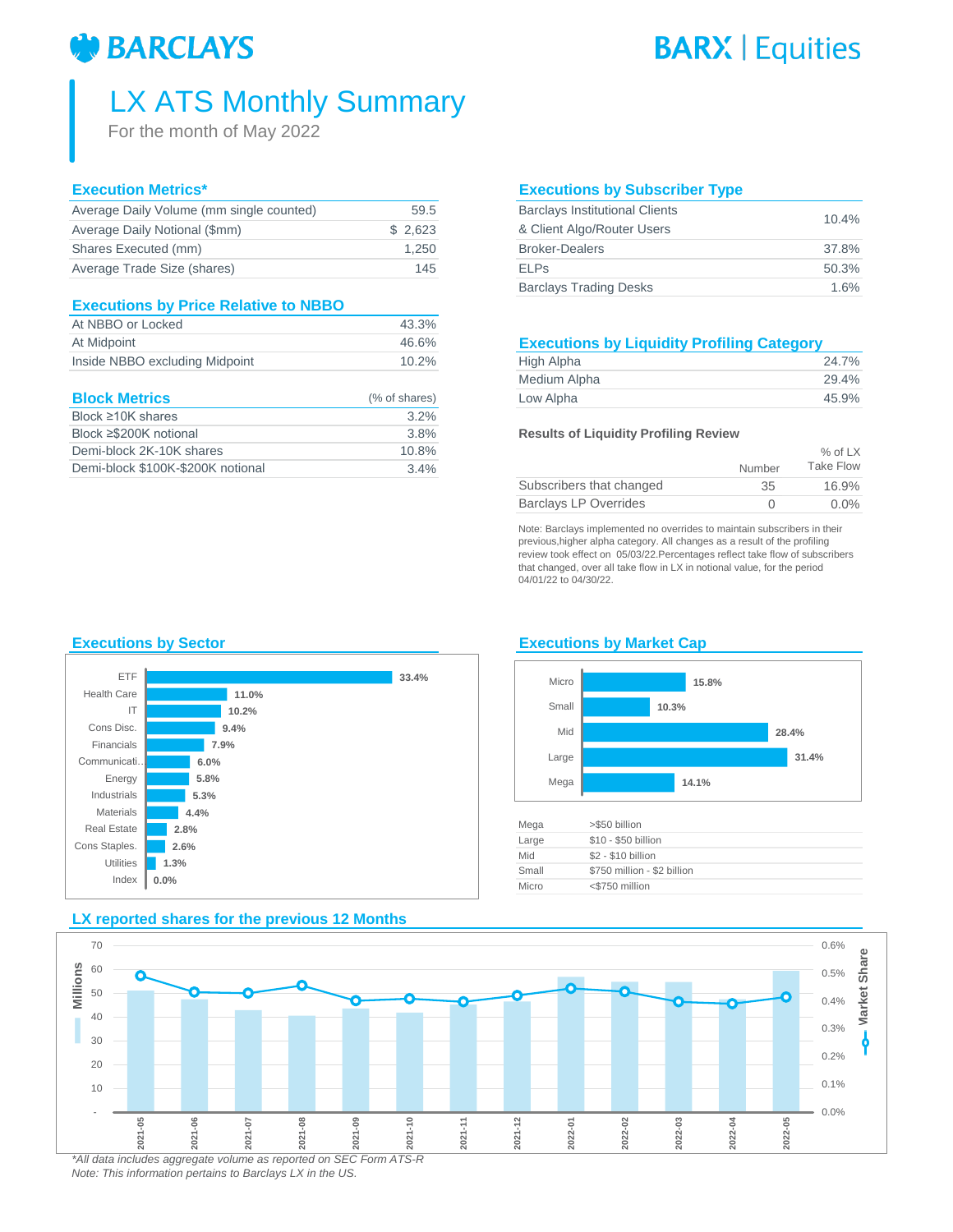| <b>Execution Metrics</b>                        |                                                                                                        |
|-------------------------------------------------|--------------------------------------------------------------------------------------------------------|
| Average Daily Volume                            | Total shares executed in LX divided by the number of trading days in the month                         |
| <b>Average Daily Notional</b>                   | Total notional executed in LX divided by the number of trading days in the month                       |
| <b>Shares Executed</b>                          | Total shares executed in LX for the month                                                              |
| Average Trade Size                              | Total shares executed divided by the number of executions in LX                                        |
| <b>Block Metrics</b>                            |                                                                                                        |
| Block $\geq 10K$ shares                         | Percentage of shares executed in blocks of 10,000 shares or greater                                    |
| Block ≥\$200K notional                          | Percentage of shares executed in blocks of \$200K notional or greater                                  |
| Demi-block 2K-10K shares                        | Percentage of shares executed where each execution has traded shares $>= 2,000$ and $< 10,000$         |
| Demi-block \$100K-\$200K notional               | Percentage of shares executed where each execution has traded notional >= \$100k and < \$200K          |
| <b>Executions by price relative to the NBBO</b> |                                                                                                        |
| At NBBO or Locked                               | Percentage of shares executed at the national best bid or offer or shares executed when NBBO is locked |
| At Midpoint                                     | Percentage of shares executed directly at the midpoint                                                 |
| Inside NBBO excluding Midpoint                  | Percentage of shares executed within the NBBO excluding the midpoint                                   |

*All orders executed by the ATS are executed at or within the NBBO (with the exception of certain matches and attendant Inter-market Sweep Orders). The ATS utilizes a thirdparty market data vendor for the purposes of determining the current NBBO. These calculations rely on direct data feeds for all protected venues under Regulation NMS.* 

| <b>Subscriber Types</b>                                             |                                                                                                                                                                                                                                                |
|---------------------------------------------------------------------|------------------------------------------------------------------------------------------------------------------------------------------------------------------------------------------------------------------------------------------------|
| <b>Barclays Institutional Clients</b><br>& Client Algo/Router Users | Institutional and broker-dealer clients that route orders to LX via Barclays' Algorithmic Trading products<br>("Algos") and/or Dynamic Router and Institutional clients (i.e., non broker-dealer clients) that route orders<br>directly to LX. |
| Broker-Dealers                                                      | Third-party broker-dealers that route orders directly to LX on behalf of their clients, or on behalf their clients<br>and themselves                                                                                                           |
| <b>ELPs</b>                                                         | Third-party broker-dealers that route orders directly to LX solely on a principal basis and/or ATS<br>Subscribers who self-identify as ELPs.                                                                                                   |
| <b>Barclays Trading Desks</b>                                       | Barclays client-facing trading desks when executing in a principal capacity in LX<br>and affiliate trading desks executing in LX.                                                                                                              |

#### **Executions by Liquidity Profiling Category**

Barclays employs a framework called Liquidity Profiling for categorizing activity within our ATS. Liquidity Profiling categorization applies only to subscribers that route directly to LX when removing liquidity, and is based on one-second alpha, which is the midpoint to midpoint market movement over a one-second horizon, normalized by the daily average spread. Based on this metric, subscribers are placed into one of three alpha categories: Low, Medium, and High (Low being the lowest alpha category and High being the *highest alpha category).*

| High Alpha                  | Executions where the taking subscriber is in the high-alpha category $(20.201)$                                                                                                                                                                                                                                                                                                                                                                                                                                                                                                                                                                                                                                                                                                                                                                    |
|-----------------------------|----------------------------------------------------------------------------------------------------------------------------------------------------------------------------------------------------------------------------------------------------------------------------------------------------------------------------------------------------------------------------------------------------------------------------------------------------------------------------------------------------------------------------------------------------------------------------------------------------------------------------------------------------------------------------------------------------------------------------------------------------------------------------------------------------------------------------------------------------|
| Medium Alpha                | Executions where the taking subscriber is in the medium-alpha category ( $\geq$ 0.141 and <0.201)                                                                                                                                                                                                                                                                                                                                                                                                                                                                                                                                                                                                                                                                                                                                                  |
| Low Alpha                   | Executions where the taking subscriber is in the low-alpha category $(0.141)$ ; subscribers who route orders<br>to LX via Barclays' algorithms or Dynamic Router are placed in the Low Alpha category by default.                                                                                                                                                                                                                                                                                                                                                                                                                                                                                                                                                                                                                                  |
| Average 1-Second Take Alpha | Midpoint to midpoint market movement over a 1-second horizon, normalized by the daily average spread                                                                                                                                                                                                                                                                                                                                                                                                                                                                                                                                                                                                                                                                                                                                               |
| Subscribers that changed    | On a monthly basis Barclays reviews the Liquidity Profiling categorizations of subscribers that route directly<br>to LX, based on their average 1-second take alpha. The percentage of LX take flow is the take flow traded by<br>the subscribers who changed Liquidity Profiling category, to either a higher or lower category, divided by the<br>total take flow traded in LX, in notional                                                                                                                                                                                                                                                                                                                                                                                                                                                      |
| Override                    | On a monthly basis Barclays reviews the Liquidity Profiling categorizations of subscribers and retains<br>discretion to override a subscriber's categorization by placing that subscriber in a higher alpha category than<br>what it would have been if it was based solely on the objective application of the liquidity profiling metric.<br>Barclays may consider previous trading behavior when determining whether to apply an "Override" to a<br>subscriber and may wait for additional data before implementing a change to a lower alpha category.<br>Barclays' discretion is not used to place a subscriber in a lower alpha category than that indicated by<br>Liquidity Profiling. The percentage of LX take flow is the take flow traded by those overridden subscribers,<br>divided by the total take flow traded in LX, in notional. |

**LX Service** 

**LXService@barclays.com**

#### **Contact Documentation Documentation**

+1 212-526-9190 [Click here t](http://barx.com/eqdisclosures.html)o view. To be read in conjunction with Barclays LX Form ATS-N and LX FAQs document accessible on barx.com/eqdisclosures

*For use by Barclays' institutional clients only. Not suitable for retail clients. Note: This information pertains to Barclays LX in the US.*